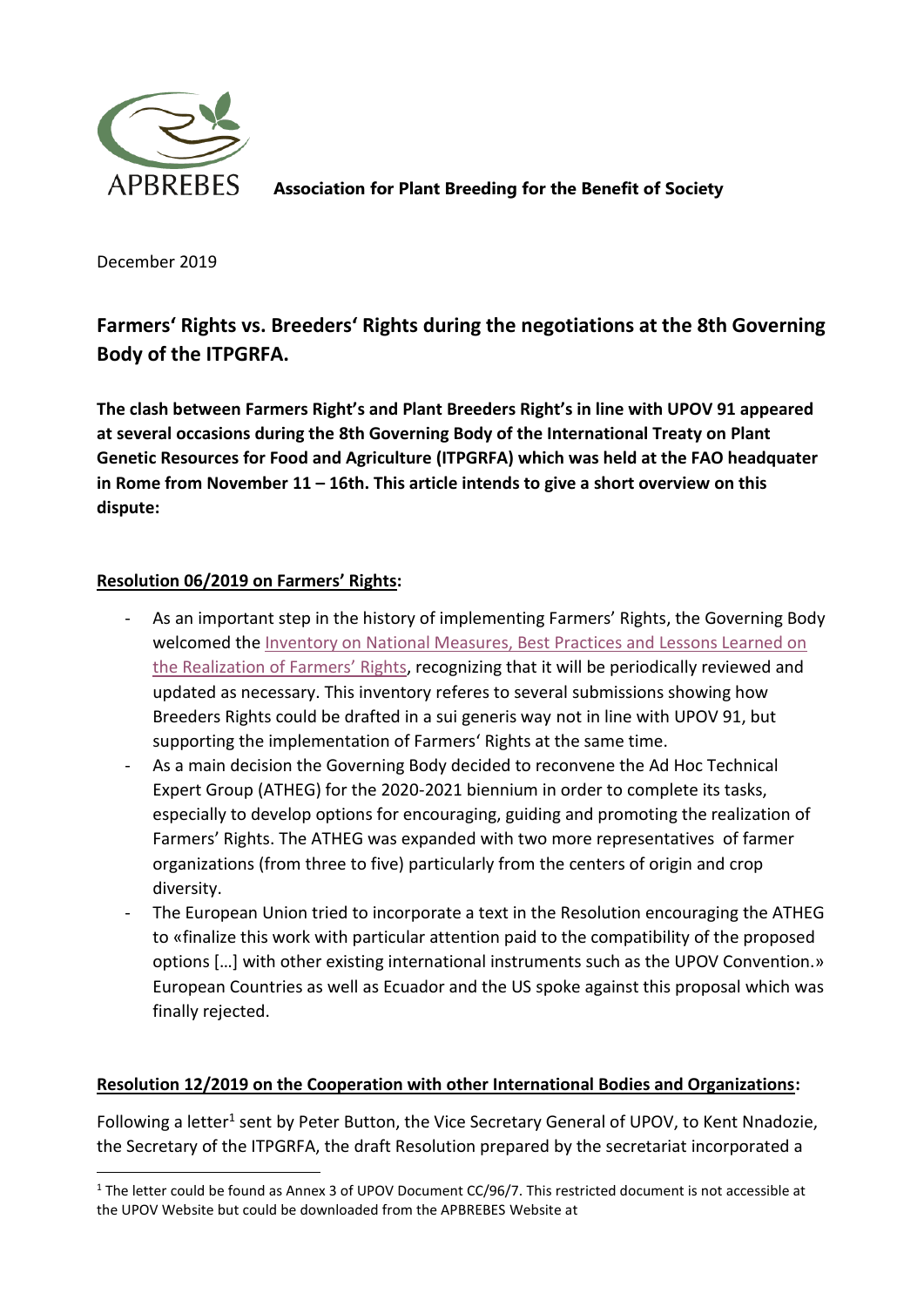part requesting the Secretary to explore "*a possible new initiative proposed by UPOV to develop brief explanations of the objectives and mutual supportiveness of the International Treaty, the CBD and the UPOV Convention.* " Peter Button writes in his letter that "During UPOV's most *recent discussions on the interrelations with the ITPGRFA, it was agreed that"* this would be a helpful intitiative. Interestingly the Consultative Committee, the UPOV body discussing the interrelations with the Treaty, never agreed on such an initiative. During its session in 2018 the "*Consultative Committee requested the Vice Secretary-General to consult the Executive Secretary of the CBD and the Secretary of the ITPGRFA on how the objectives of the CBD and ITPGRFA might be reflected in the FAQ, and to explore means on how to facilitate the exchanges of experiences and information on the implementation of the UPOV Convention, the CBD and the ITPGRFA*." There was no request regarding a possible new initiative to develop brief explanations of the mutual supportiveness.

During the Governing Body several Parties rejected the proposal that the Secretary should be requested to explore such an initiative on mutual supportiveness. APBREBES, on behalf of the Civil Society Organizations present at the meeting, made an intervention in this regard (see Annex 1). The European Union and Australia nevertheless supported the idea. After long discussions in an informal group, the proposal to develop brief explanations on mutually supportiveness was finally deleted from the Resolution. The Secretary was requested to « continue cooperating with the Executive Secretary of the Convention on Biological Diversity and the Vice-Secretary General of UPOV on the review of the FAQ on the interrelations between the International Treaty, the Convention on Biological Diversity and UPOV as a basis to explore means to facilitate exchanges of experiences and information on the implementation of the UPOV Convention, the Convention on Biological Diversity and the International Treaty»

#### **Resolution 04/2019 on the Implementation of the Global Information System (GLIS):**

In this Resolution the Governing Body encouraged UPOV "to explore possibilities for free access to and use of the information in the PLUTO database, including downloading information, for example by linking PLUTO to GLIS." This decision goes in the opposite direction to the decision taken by the Consultative Committee of UPOV during its last session in October 2019, when the Committee decided to restrict access to the PLUTO Database that provides information about applied and granted plant breeders rights starting November 2020. There will still be a free option, where the user will have a search function. But the search results would be limited to an on-screen display of a single page of results. There would be no facility to download search results or data from the PLUTO database unless users are able and willing to pay a fee of 750 CHF per year to access all data and features. APBREBES, in its [Report from the 2019 UPOV](http://www.apbrebes.org/news/apbrebes-report-2019-upov-session)  [Session,](http://www.apbrebes.org/news/apbrebes-report-2019-upov-session) has sharply criticized this decision by the Consultative Committee as a move against the transparency and accountability of UPOV. It will be interesting to see, if UPOV will change its policy in this regard.

 $\overline{\phantom{a}}$ 

[http://www.apbrebes.org/files/seeds/cc\\_96\\_7.pdf.](http://www.apbrebes.org/files/seeds/cc_96_7.pdf) APBREBES receives access to these restricted documents through the Right of Information Act.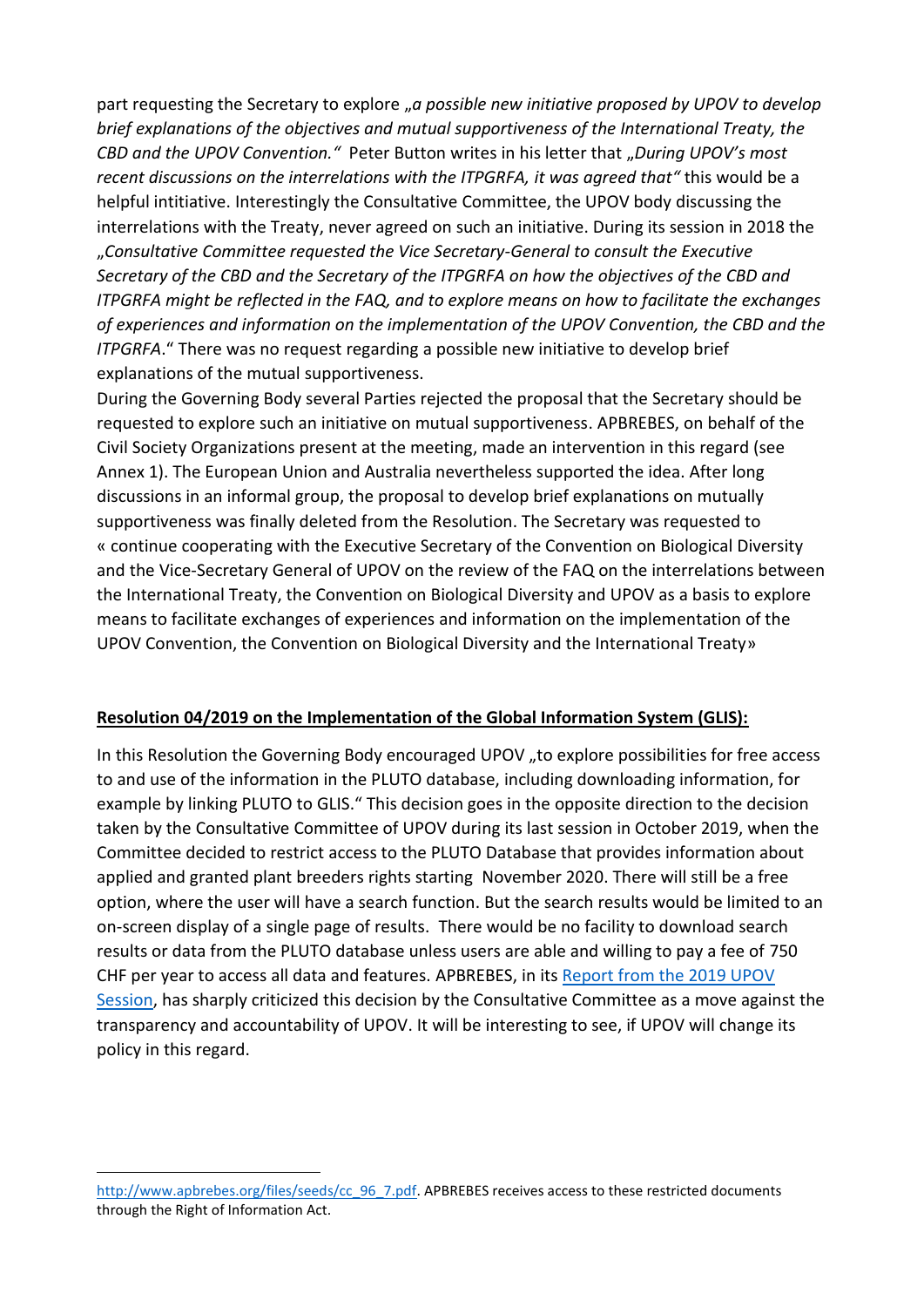# **The Multilateral System on Access and Benefit-Sharing**

The IISD Reporting Services<sup>2</sup> summarized the outcome of Governing Body in the following way: "*The main item under discussion concerned a package of measures to enhance the functioning of the MLS, which has been under negotiation for six years and would have resulted in revising the coverage of the MLS and the Standard Material Transfer Agreement (SMTA) used for exchanges of genetic resources in the MLS. Delegates, however, could not reach consensus on such measures, nor on continuing intersessional work on this issue.*

*[…] as many noted with frustration, failure to enhance the MLS indicated it is time for sober contemplation on the future of the Treaty*."

This decision has also an impact on the realization of Farmers' Rights. A main goal of the revision of the SMTA was to increase user-based payments to the Benefit Sharing Fund in a sustainable and predictable long-term manner. And the money in this Benefit-Sharing Fund "*should flow primarily, directly and indirectly, to farmers in all countries, especially in developing countries, and countries with economies in transition, who conserve and sustainably utilize plant genetic resources for food and agriculture."* (Art. 13.3 of the Treaty). The right to equitably participate in sharing benefits arising from the utilization of plant genetic resources for food and agriculture is also a Farmers' Righ enshrined in Art. 9.2 of the Treaty. As the current system results in practically zero user-based payments, the failure to reform the Mulitlateral System also needs to be seen as a failure to implement Farmers' Rights.

---------------------------------------------------------------------------------------------------------------------------

# Annex 1

 $\overline{\phantom{a}}$ 

CSO- Intervention on 15.4 – Cooperation with other international bodies

Madame Chair, distinguished delegates

I am speaking on behalf of the civil society organizations present at this meeting.

We like to draw your attention specifically to point 10 in the Resolution of Doc 15.4/1, where the secretary is requested to explore a possible new initiative proposed by UPOV to develop brief explanations of the objectives and mutual supportivness of the International Treaty, the CBD and the UPOV Convention.

We believe that such an initiative would be inappropriate. The **majority** of contracting parties to the Treaty have **not** ratified the UPOV Act of 1991. Instead, many of these parties enacted a sui generis plant variety protection law, which tries at least to balance breeders rights and farmers rights thus trying to satisfy the requirements of Art. 9 and Art. 6 of the Treaty. These countries have implemented specific chapters on farmers rights, are protecting farmer varieties and traditional knowledge. In the opening ceremony the honourable indian agricultural minister presented the plant variety and farmers rights act of India as one example, allowing farmers to save, use, exchange and sell protected seeds.

Wouldn't it be very strange if the Governing Body were now to request the secretary to develop brief explanations on mutual supportiveness with UPOV ? a system which cannot be described

<sup>2</sup> The whole Reporting at [https://enb.iisd.org/biodiv/itpgrfa/gb8/.](https://enb.iisd.org/biodiv/itpgrfa/gb8/)